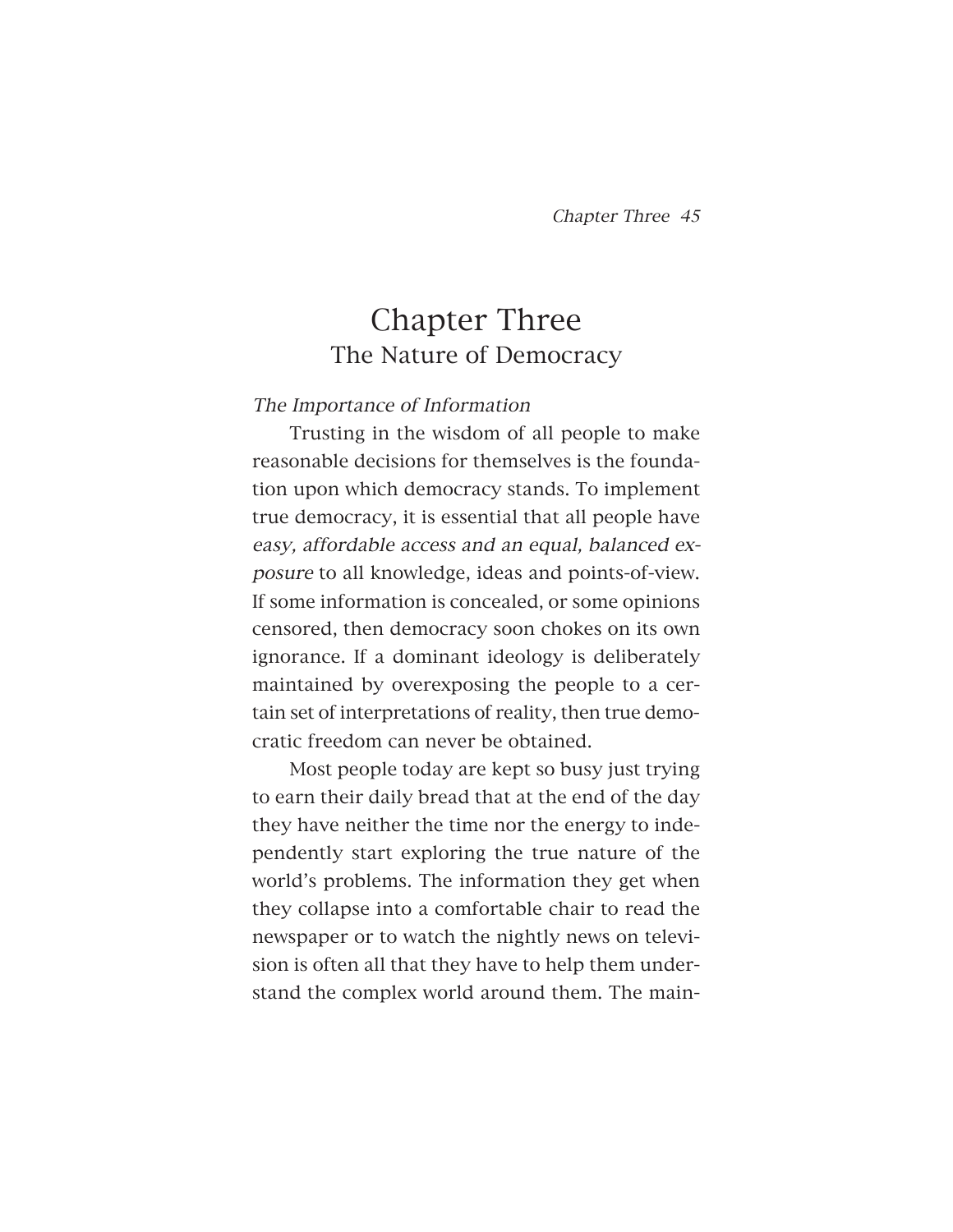stream media, however, does not report all of the news, or anything even close to it. Instead, it focuses its viewers' attention only on the most bizarre or sensational stories of the day. Treating the news as an entertainment product, the major television networks prefer to present fluid, superficial reports rather than slower-moving but in-depth analysis. When they do solicit the opinions of a "panel of experts", the viewpoints expressed are rarely radical and the questions chosen for discussion often avoid the most important underlying issues. With such a limited frame of reference, it is no wonder that the majority of citizens cannot understand the real problems that society is facing.

It is essential then, in order to fulfill the promise of democracy, that the mainstream media be required to provide the public with a full and adequate supply of information which reflects all knowledge, ideas and points-of-view in equal proportion, and which has not been censored or made misleading by any ideological or commercial bias. For too long, we citizens of Canada have accepted the growing corporate concentration in the ownership of the media and the gradual erosion of our right to be adequately and equally informed about all sides of the issues which affect our country and the quality of our lives. If we are ever to enjoy the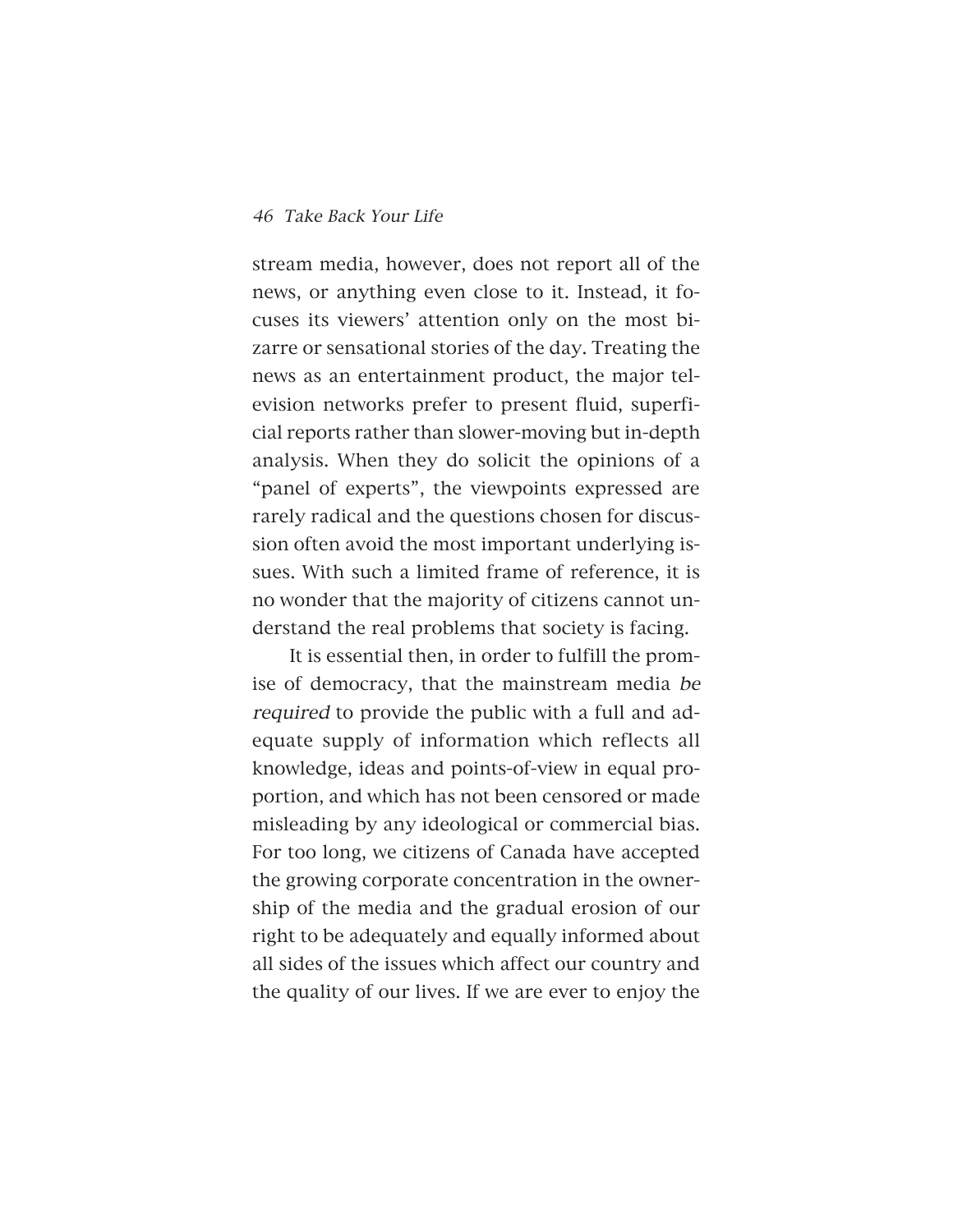freedom of democracy, we must demand the rightto-know, so that we can make informed and reasonable decisions for ourselves. Perhaps the major news media, or any information company that reaches over 50% of the population with its messages, should be required to obtain municipal distribution licenses each year so that if, in the opinion of a community-elected media review board, their coverage of the issues is judged to be incomplete or ideologically biased, their local license renewal could be denied.

#### Proportional Representation

The principle of one-person, one-vote is the cornerstone of democracy, but in Canada's firstpast-the-post electoral system, while all votes are counted, only some votes count. Only the citizens who voted for a winning candidate are represented in parliament. In parliament, the importance of the votes of all those Canadians who supported a candidate who failed to win a seat is zero. Under the present system, when a candidate loses an election, the voters who voted for that candidate lose too. In a true democracy there would be no winners and losers. A true democracy would accurately reflect the collective will of all citizens equally. Is it any wonder that so many people are reluctant to vote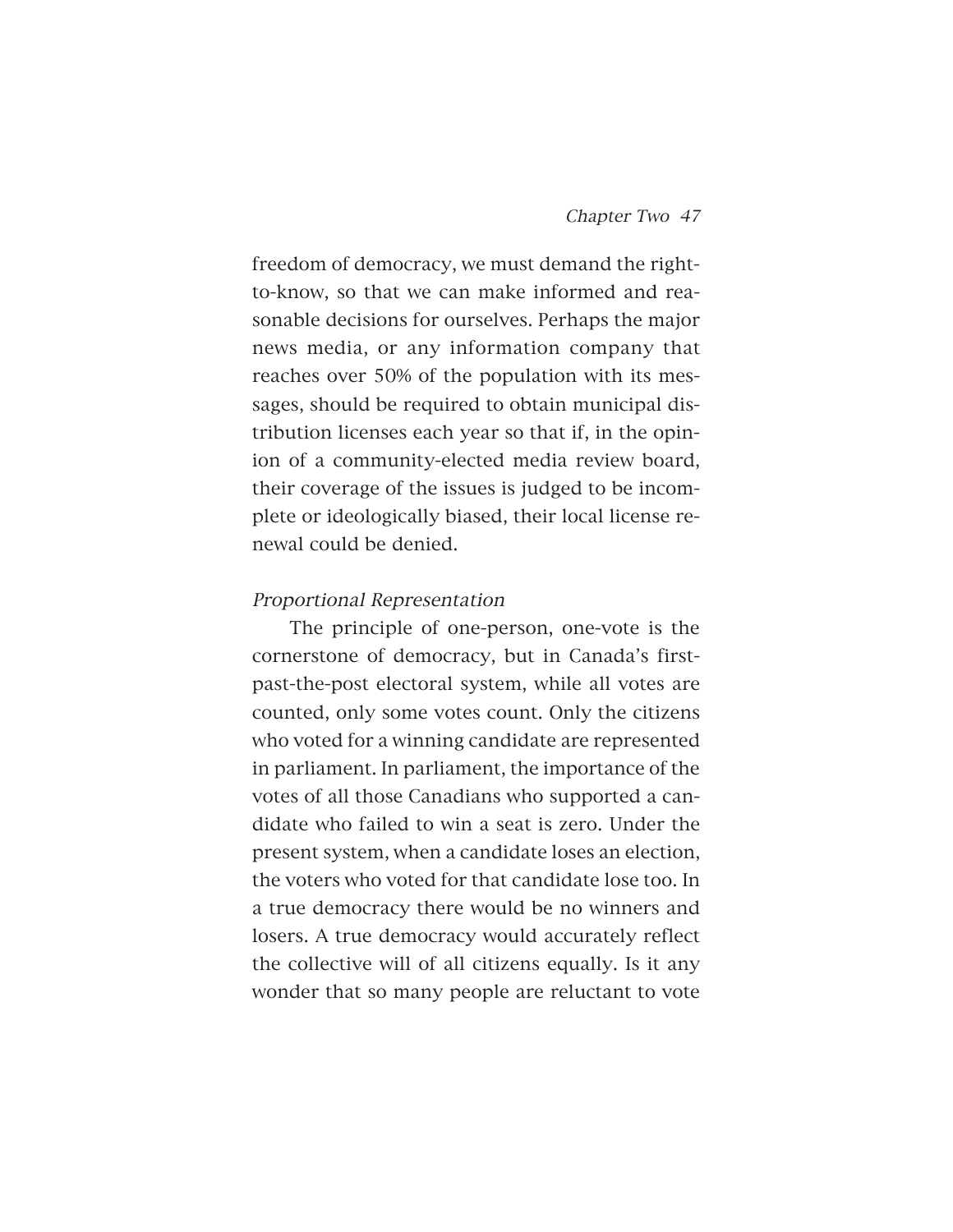when the right to vote so often turns out to be little more than the right to be ignored?

Most democratic countries in the world use a system of proportional representation to elect their governments. There are many variations of the idea, but usually each voter casts two votes, one for the local candidate of their choice and one for the national party of their choice. The available seats in parliament are filled partially from the votes cast for the parties and partially from the votes cast for the candidates. With proportional representation, even if the candidate you voted for is not elected, your party vote still counts and can help a representative of your party win a seat.

The system also provides voters with a way to split their votes across party lines so that they can support both their favorite party and their favorite local candidate, even when that candidate is from a different party. This can be particularly helpful to voters whose favorite party is too small to run a candidate in their own riding. Proportional representation also reduces the likelihood that a single party will form a majority government with only a minority of the popular vote. Usually some sort of coalition government must share the reins of power which makes secrecy more difficult and encourages vigorous parliamentary debate.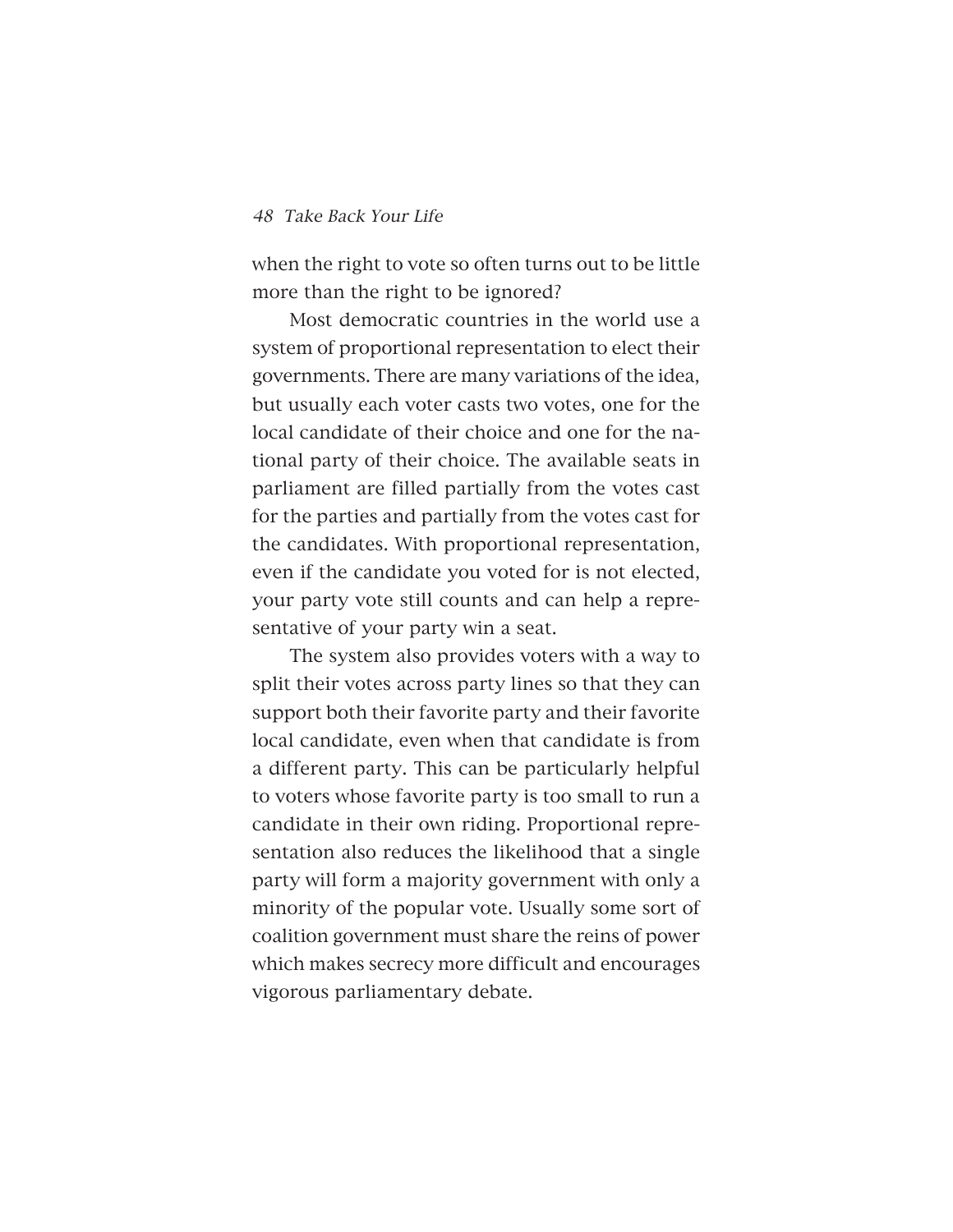#### Political Financing

However, even if voters were properly informed and proportional representation was in place, true political democracy would still not be possible until the influence of big money was removed from the political process. In politics, the financiers call the shots. Although the party membership may be free to nominate any candidate that they choose, the preferences of the party's major supporters influence which candidates the party executive will endorse.

It is virtually impossible to win a federal election without spending millions of dollars on advertising and communications strategies and other campaign expenses. The party executive knows that if a leadership candidate is judged to be too radical or outspoken, then the party will fail to attract enough financial support to run a successful campaign. Many exceptionally determined individuals, unable to attract the support of any existing political parties, have run as independents or have formed new political parties, only to find the same financial roadblocks in their way. This powerful screening and control process severely limits the depth of our political democracy.

In 1993, the year of the last federal election, the top 13 corporate contributors to the Liberal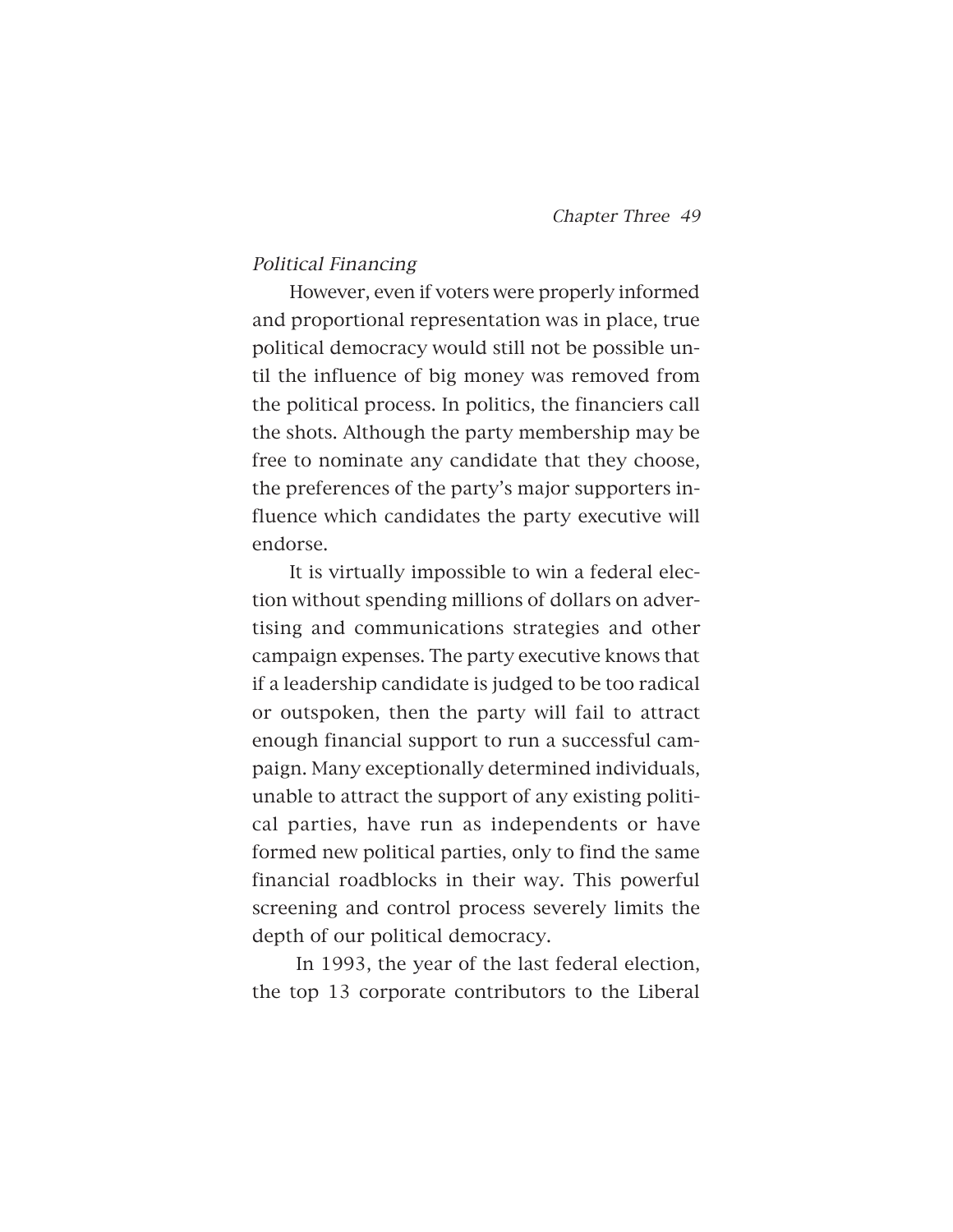Party were all from the financial services sector. The total value of their contributions was more than \$1.2 million, which is equivalent to the average contributions of over 8,100 individuals. The top 25 corporate contributors donated almost \$2 million to the Liberals, which is equivalent to the average contributions of over 12,700 individuals. Although, in number, the top 25 corporate contributors represented only five-one-hundredths of one percent of all those who contributed to the party, the combined value of their contributions represented 13.1% of the total contributions made.

Yet the influence of finance is not confined to the election process alone. Big money also remains actively connected to the government after it assumes power. Not surprisingly, many of the companies which make major contributions to the party are "occasionally" awarded lucrative government contracts for policy research and development initiatives, legal and accounting services, communications and polling work, and various asset procurement, development or disposal projects. The government regularly consults with representatives of the "financial markets" (the international money traders and financial investment brokers) and often relies on the economic research and opinions of many corporate-sponsored "think-tanks" such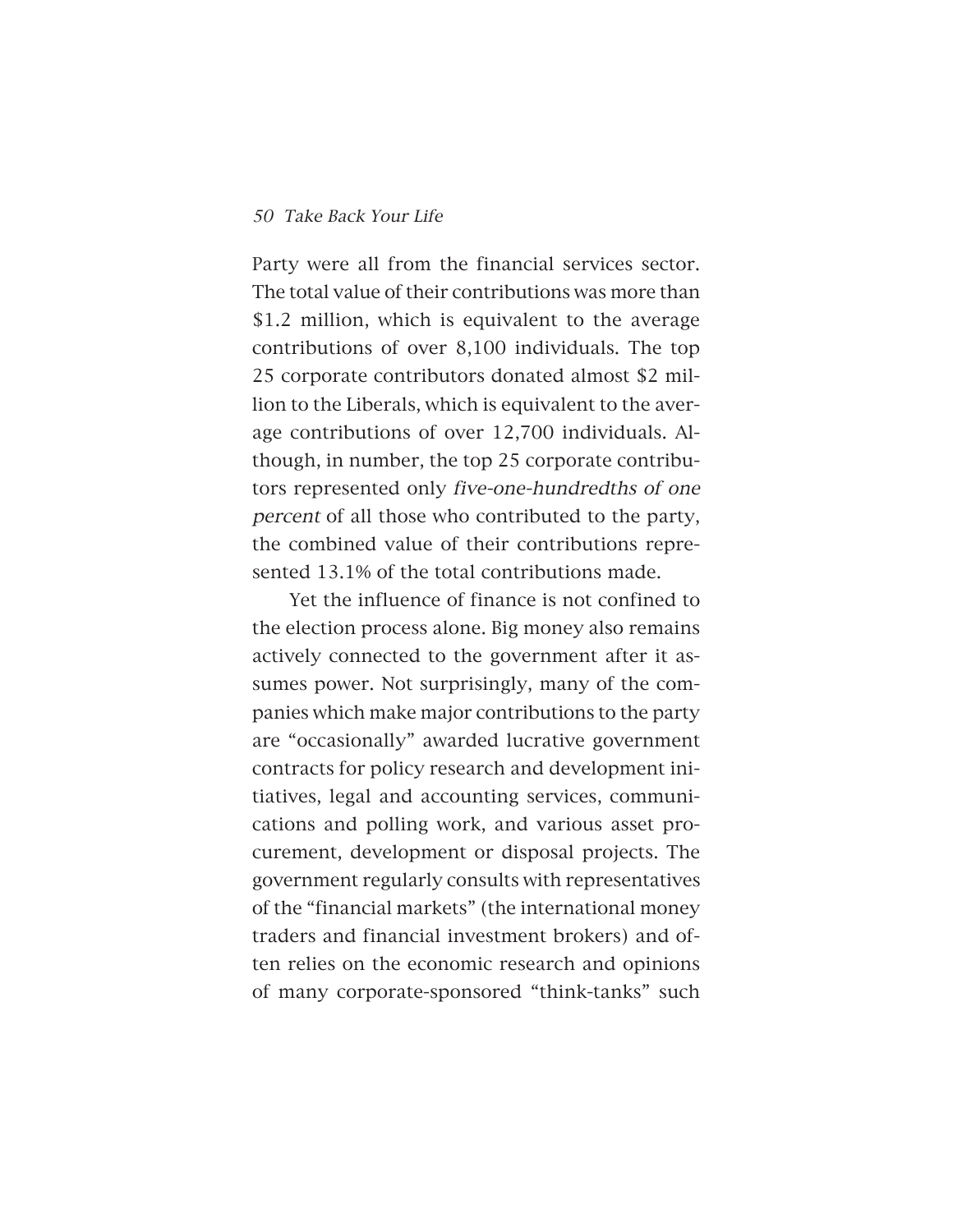as the Fraser Institute, the C. D. Howe Institute and the Business Council on National Interests. As well, many industry associations like the Canadian Manufacturers Association, The Canadian Bankers Association, The Canadian Chamber of Commerce, The Canadian Exporters Association, The Canadian Medical Association, The Canadian Petroleum Association, etc. have sufficient financial resources at their disposal to hire professional lobbyists, as necessary, to keep Ottawa well-informed of their opinions.

Another frightening sign that the federal government is marching in step with corporate interests is the pace at which the privatization of our country's public assets and institutions is occurring. Traditionally, the government sector provided a buffer for average Canadians from the cruel and chilling winds of "pure" market forces. Using our national deficit and debt as an excuse, both the Liberals and Conservatives have been selling off anything that is profitable enough to attract the interests of the private sector. The question that is never asked, let alone answered, in the mainstream media is why, if these operations are, or else can be, so profitable, are we selling them off when the profits that they generate could be used to reduce our deficit? Once we have sold all of our best assets,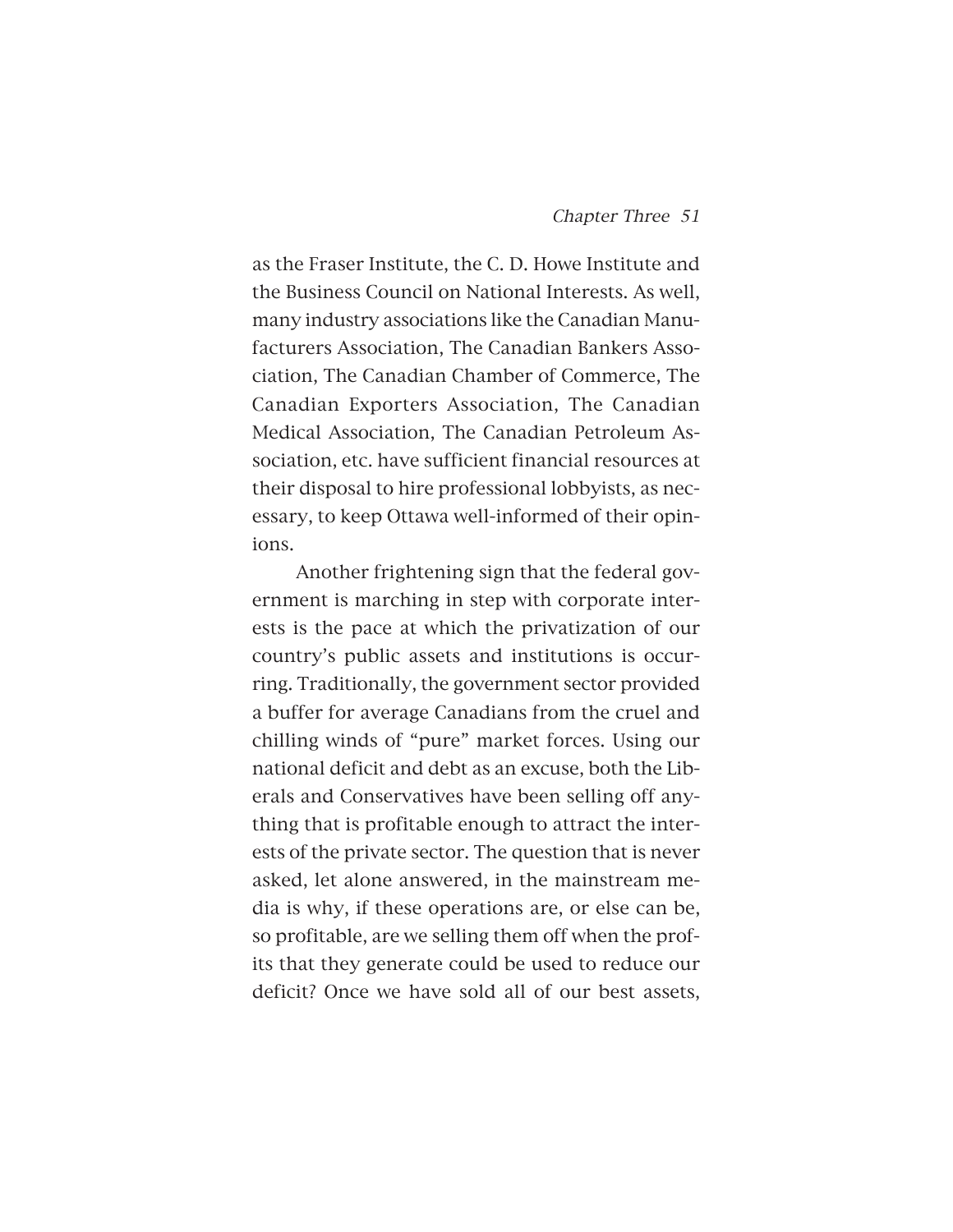what will our country be left with? What will it use as collateral when we need to borrow money again?

The privatization of our public assets makes no more sense than if an individual who was behind on his mortgage payment decided to sell his house in order to raise the money for his payment. Imagine what his banker would say. Think about how difficult borrowing any money after that would become. In a similar way, our government is acting as though it is deliberately trying to bring about a national financial crisis. But why? To disable democracy even further?

#### Economic Democracy

Our present political system, like clever theater, is staged to pre-occupy and divert the attention of Canadians away from the most important characters, issues and actions in the plot of public life. Every four years or so we get to vote for one of the professional actors that are presented to us by the political parties and their sponsors. Most voters no longer believe that any of the candidates can be trusted to act in the public's best interest after they are elected, yet we continue on with the charade and hope for the best.

The real power of the government does not reside in parliament. It lies in the hands of a few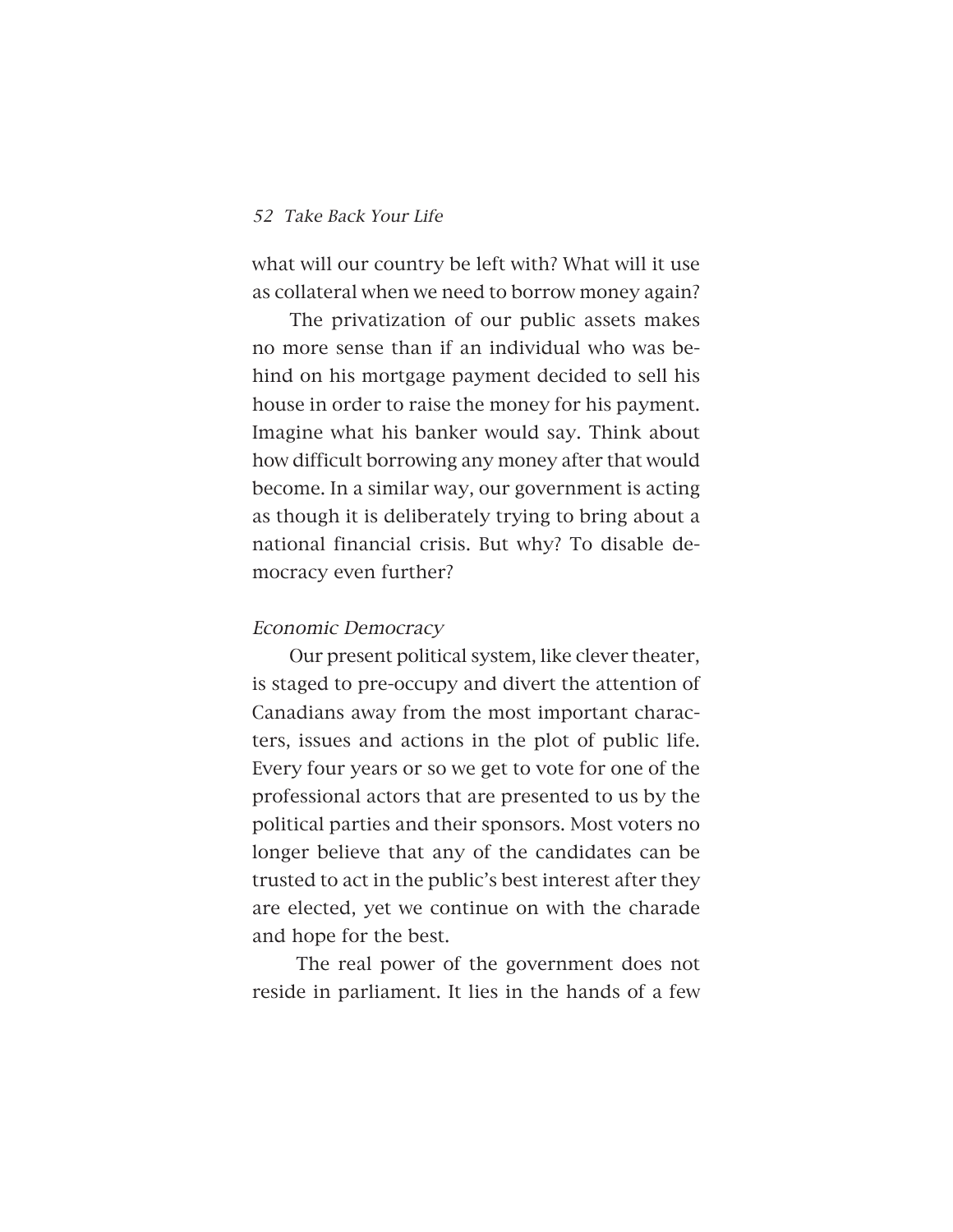extremely influential people who hold carefully guarded positions in the Cabinet, the Prime Minister's Office, the Privy Council, the Treasury Board, the Finance Department, and the Bank of Canada. Most Members of Parliament don't understand the really important monetary and economic issues any more than the general public does. They too rely primarily on their party and the media for their information. They are kept so busy with their own portfolios that they haven't got time to investigate the bigger picture on their own. Even if they did, most MPs are powerless to influence the government's agenda. In parliament, they must vote with their party, no matter what, or else face the strict disciplinary measures of the "party whip".

Although political democracy is extremely important, it is only one of the essential ingredients of real democracy. Economic democracy is just as important, if not more so. Economic democracy is only possible when all citizens receive, as a right of their citizenship, enough income to live with dignity and respect. Political democracy gives citizens the right to vote with their ballot. Economic democracy gives citizens the right to vote with their labour and their purchasing power. Only when a person no longer has to worry about earning enough money to enjoy the basic necessities of life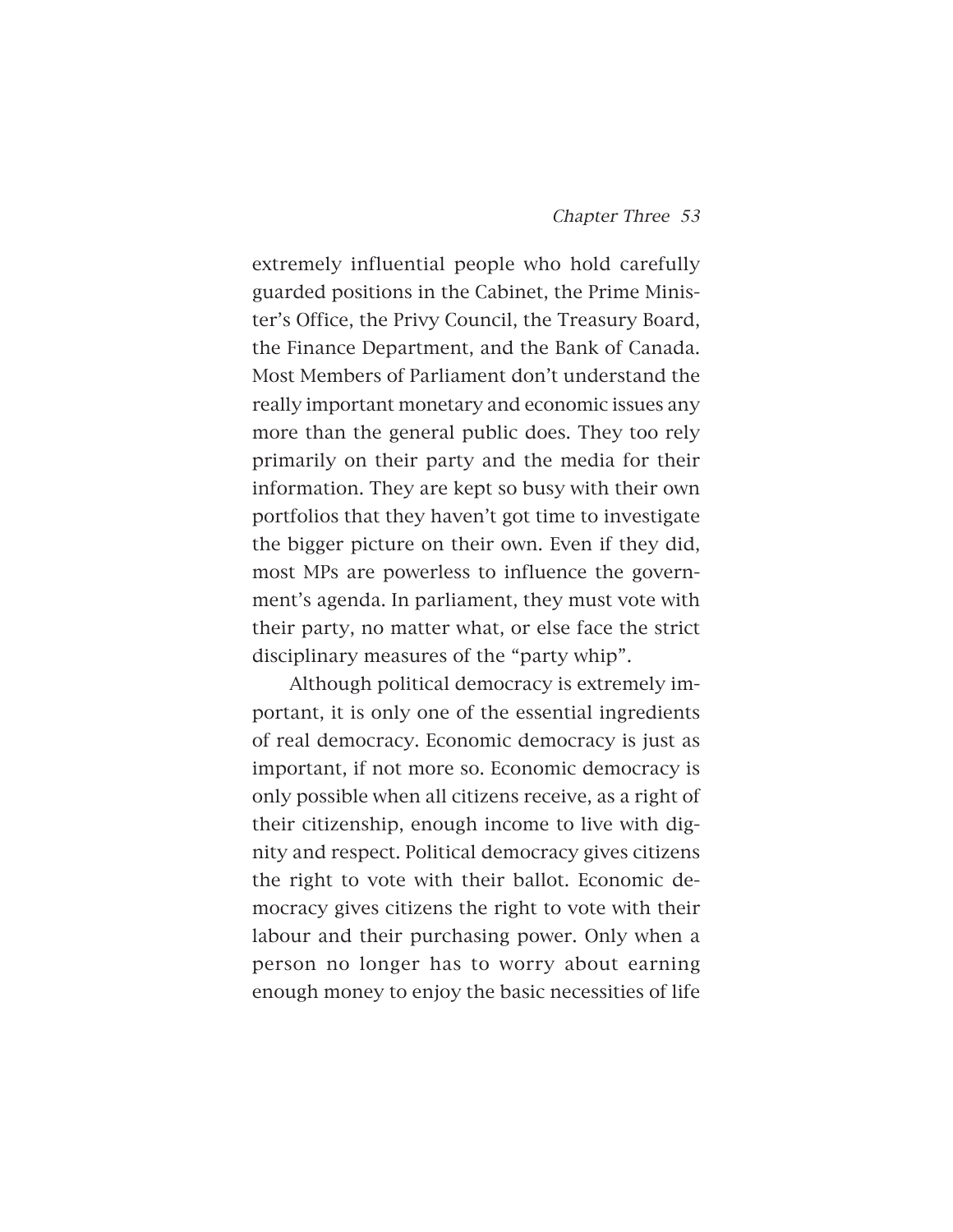can he begin to think on a deeper level about ethical and spiritual matters. Only when his future income is guaranteed can he begin to ask himself what the true purpose of his life might be.

Economic democracy gives all people the freedom to choose how and where and with whom they will work, and who and what they will support with their dollars when they shop. All citizens are able to self-direct their lives according to their own principles without fearing any loss of income. For example, if a woman believed that computers were dehumanizing society, she could choose to never contribute her labour anywhere that computers are made or sold. If she also believed that industrial fertilizers were harmful to the environment, then she could choose to grow and buy only organically grown fruits and vegetables.

In an economic democracy, each citizen has the necessary economic power to shape society directly through his or her own voluntary actions. In an economic democracy, everyone is equally responsible for the consequences and effects that our collective actions cause. Economic democracy gives everyone alive the freedom and dignity to choose for themselves how they will contribute their knowledge, creativity, talent and passion to society.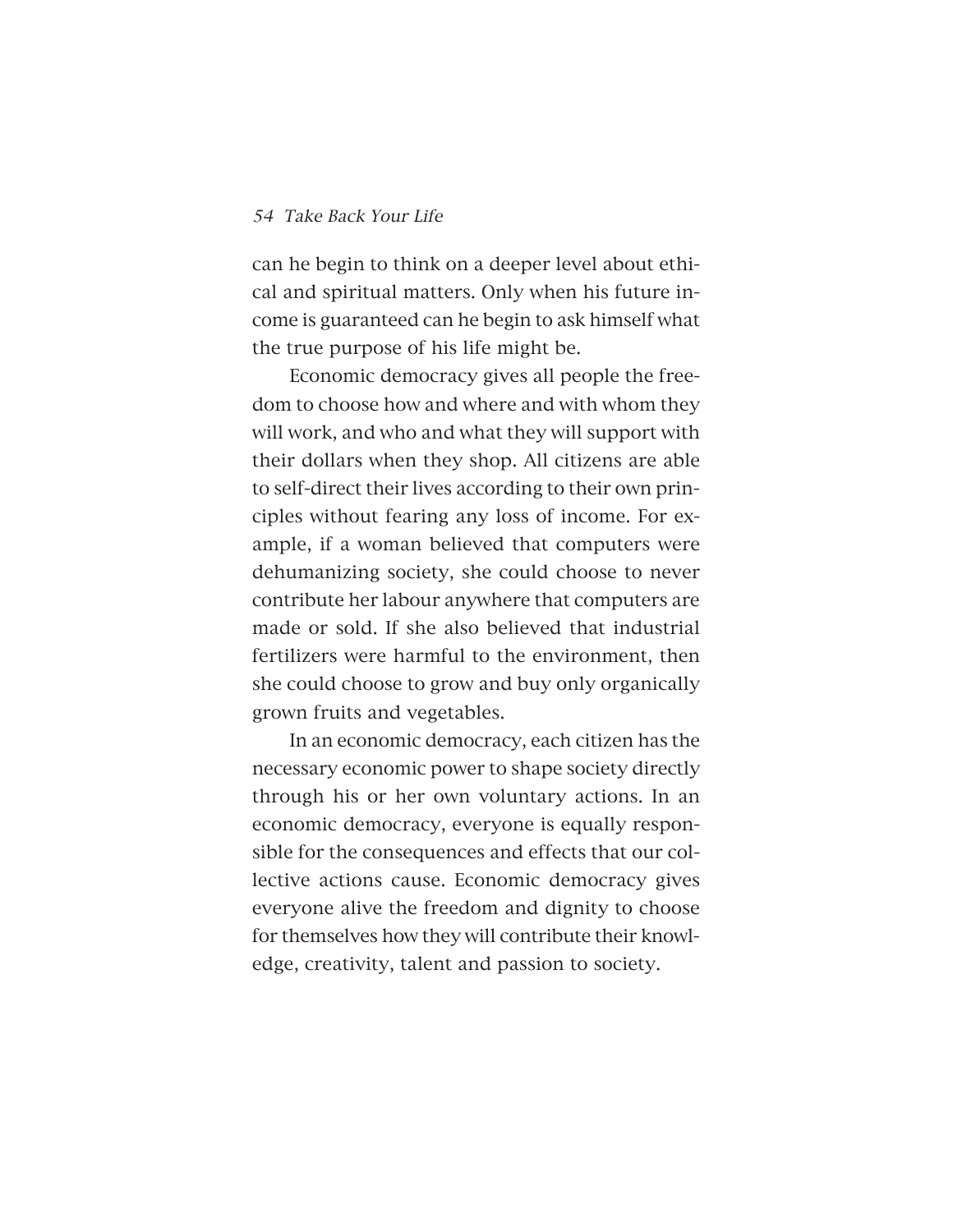#### Conclusion to Part One

Today there is little left of the free-market economic system that democracy was based upon. The ownership of capital, property and resources is so highly concentrated that very few outside entrepreneurs ever move up into the ruling elite. Without economic democracy, political or social democracy is impossible. Without adequate resources, a citizen must remain dependent on others for his survival. If he is lucky enough to find employment, then he becomes dependent on his employer for his survival. If unemployed, he is forced to become dependent upon the state. Since the industrial revolution, machines and technology have been reducing the number of people that are required to produce the goods and services that "the markets" value. Rather than saving us, productivity increases are destroying us. Producing more, while spending less on labour, only increases the concentration of wealth and necessitates further consumer borrowing.

By restricting the public's access to money and maintaining a contrived scarcity of income opportunities, a few powerful men prey on the desperation and insecurity that a shortage of capital creates in society. High interest payments and low wages keep workers' minds focused on the day-to-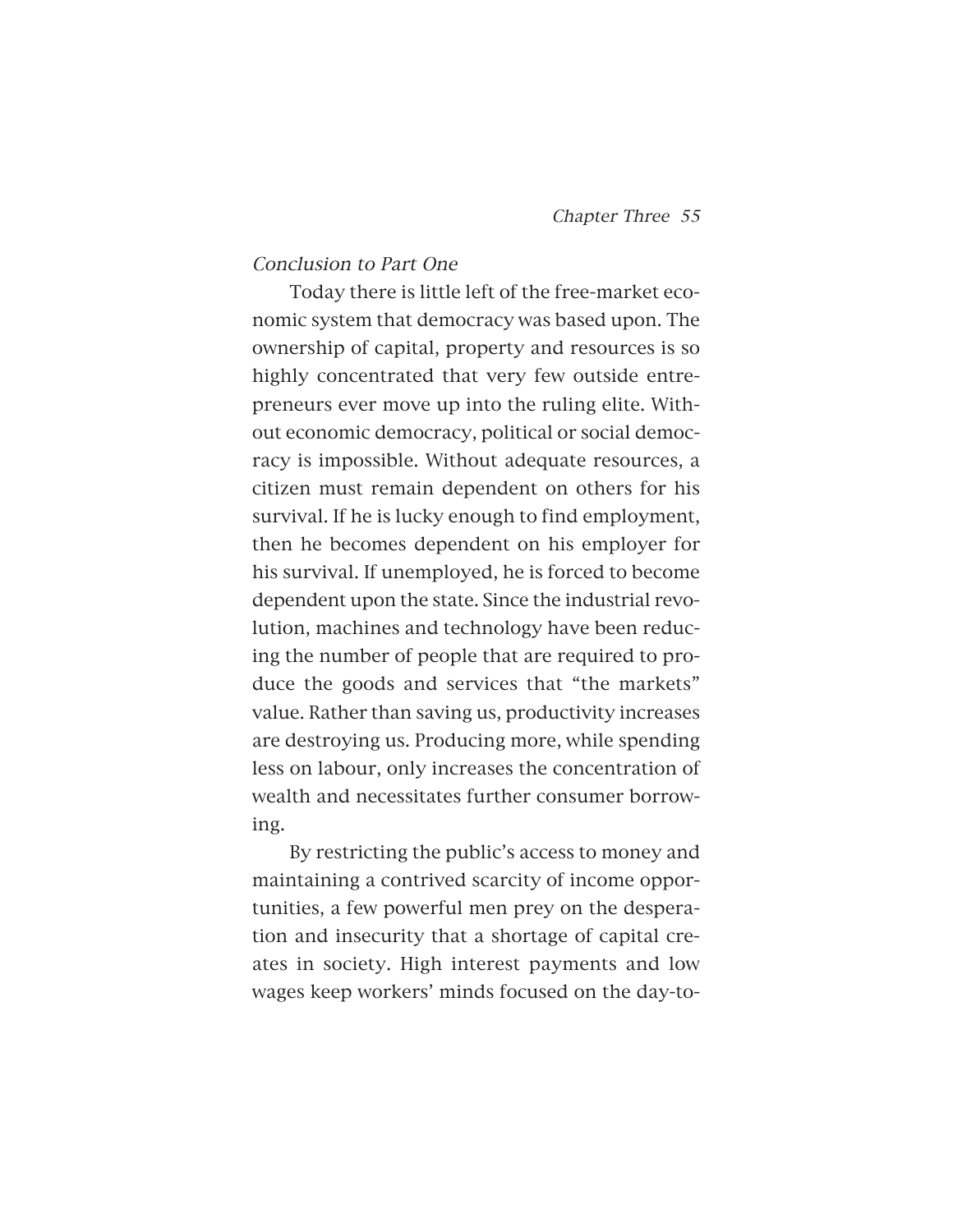day struggle to provide food and shelter for their families. Exhausted by the effort required to obtain the physical necessities of life, the spiritual and creative dimension of life is lost. Rather than encouraging human growth and development in order to celebrate and explore, in awe and with humility, the infinite possibilities of creation, the present economic system's effect is to subjugate and control the human spirit, to confine its independence and to tame its natural inquisitiveness. Only after his spirit is broken will a man allow himself to be exploited and used like a human machine.

It appears that true democracy has been sentenced to death by capital punishment. In all of the industrialized nations, the number of jobless and part-time workers is growing. At the same time, governments have been racing to dismantle the social support systems that were put in place to sustain all those who the "free-market" system cast aside. Probably the greatest fear of many people still working is that one day they too might lose their jobs and become dependent upon the state for their survival. When the means of your economic survival is in the hands of others, you become reluctant to speak out against them. Once the will to resist is smothered, the heartbeat of democracy dies.

If technological "progress" has permanently